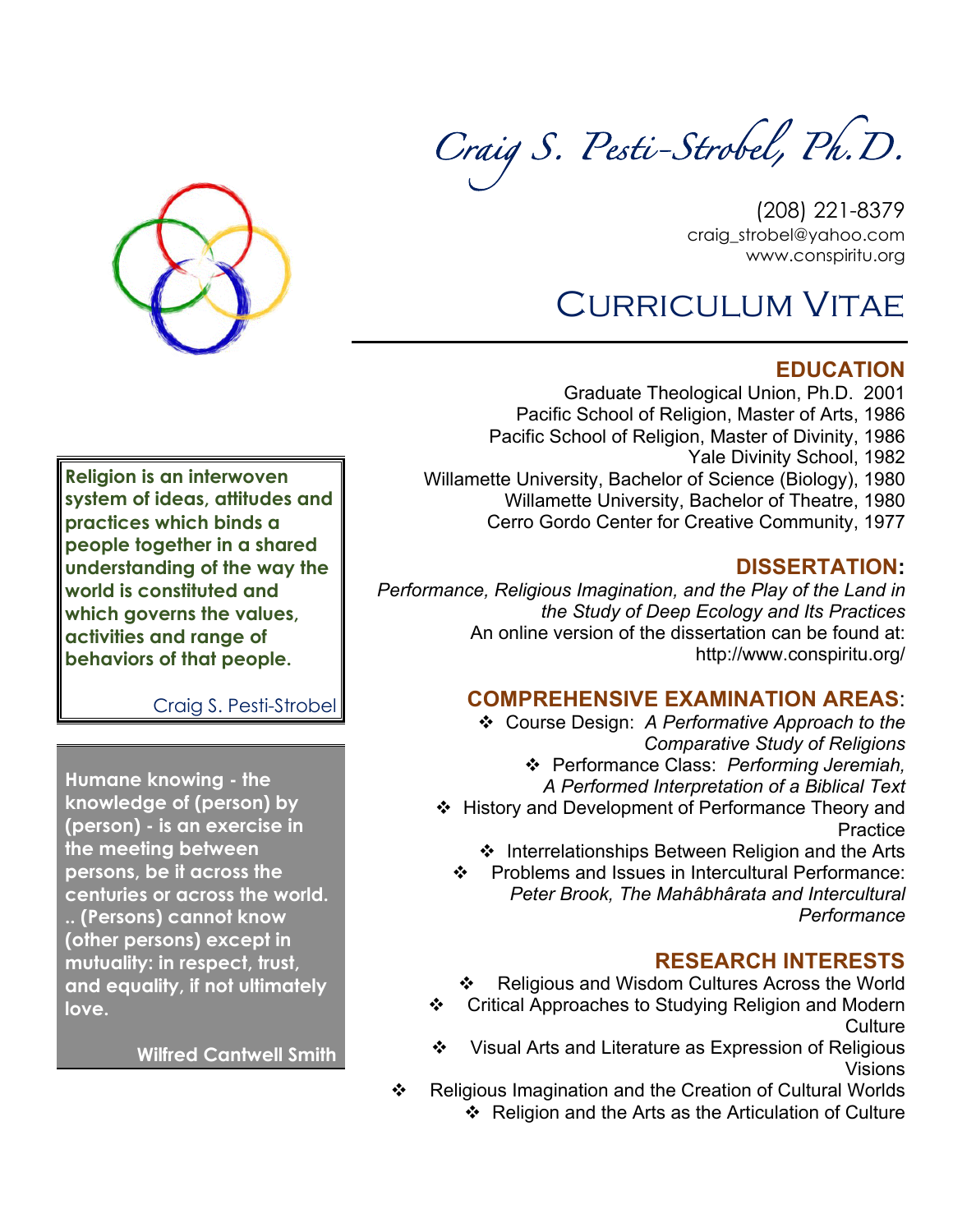*Craig S. Strobel, Ph. D.* Page 2

**TEACHING INTERESTS**

v Interdisciplinary Collaboration in Teaching and Research The Place of Nature in the Religions of the World

❖ Religion and Culture

- ❖ Imagination, Performance, and Self-Expression v Encountering Religious Worlds in Spiritual Autobiography **World Wisdom Traditions and Personal Philosophy** 
	- v Issues, Problems, Strategies in the Study of Religions
	- v Religious Traditions and Complexes: Islam, Buddhism, Hinduism
		- ❖ Modern Culture and Religious Worlds
- \* Religious Imagination, Cultural Creativity and Social Change ❖ World Religions and the Environment
	- v The Mahâbhârata in Literature and Performance
		- v Cultural Change and the Search for Meaning

Instructor, *Loving Wisdom*, Enterprise, Oregon, 2009 Instructor, *Getting It Together*, Enterprise, Oregon, 2008 Instructor, *English Composition 122*, Fishtrap/Eastern Oregon University, 2006 Instructor, *English Composition 121*, Fishtrap/Eastern Oregon University, 2005 Instructor, *Peace and Non-violence*, Eastern Oregon University, 2005 Instructor, *A Brief Investigation of Islam*, Eastern Oregon University, 2003 Instructor, Adult Education Programs in Religion in Rural Communities, Oregon, 1984-1991, 1998-Present Leitung, *Performance Hermeneutics,* Seminar, Evangelisches Studienwerk, Villigst, Germany, 1996 Instructor, *Performing Jeremiah,* Graduate Theological Union, 1995 Teaching Assistant, *Worship and the Arts* ( Doug Adams), Pacific School of Religion, 1992, 1993 Instructor, Oregon Driver Training Institute, 1992, 1993 Teaching Assistant, *Introduction to the Study of Religion*  (Douglas McGaughey), Willamette University, 1991

#### **PAPERS AND PRESENTATIONS**

Theologian-in-Residence - Music, Art, Drama, Dance Camp – Oregon-Idaho Annual Conference, United Methodist Church: 1989 (5 sessions): "*The Spirit in the Arts"* 1990 (5 sessions): *"Godspell and the Parables of Jesus"* 1991 (5 sessions): "*St. Francis and Missa Gaia"*

American Academy of Religion - Western Region: 1998 Meeting (Claremont): *"Body Contact: An Ecological Epistemology"* 1999 Meeting (San Francisco): "*Embodying Nature: An Experience in Deep Ecology"*

## **PROFESSIONAL EXPERIENCE**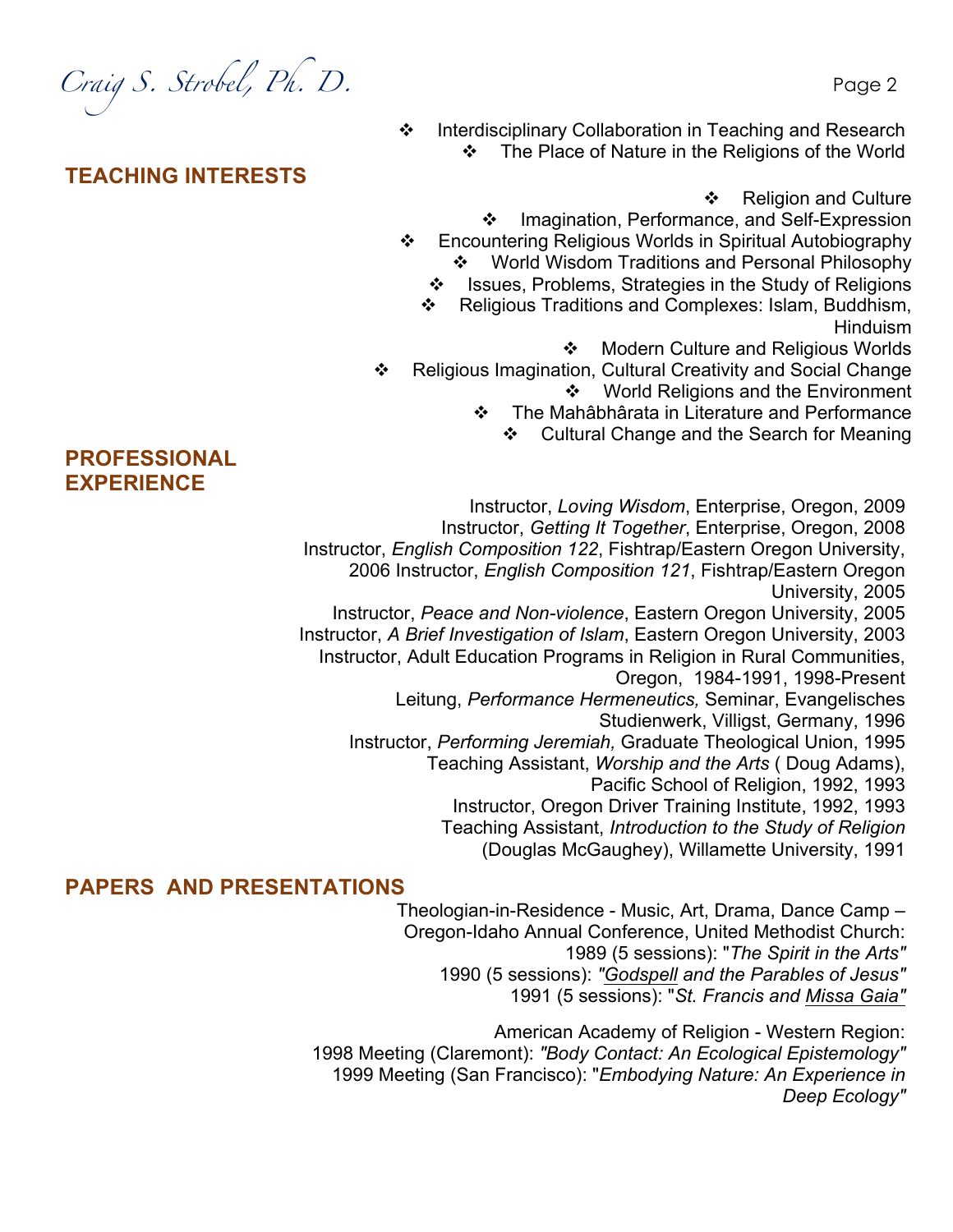*Craig S. Strobel, Ph. D.* Page 3

2001 Meeting (Claremont): "Played by the Land: Deep Ecology/Council of All Beings"

American Academy of Religion Annual Meeting: 1999 Meeting (Boston): *"Body Contact: An Ecological Epistemology"*  2000 Meeting (Nashville): "*Embodying Nature: An Experience in Deep Ecology"*

Oregon-Idaho Training Program for Lay Ministers Assigned to the Local Church, Sept. 12, 1999 (Suttle Lake, Oregon): "Worship: Reflection and Praxis"

Oregon-Idaho Gathering of Elders, Oct. 4, 2000 (Bend, Oregon): "From the Heart of Compassion: Threads from the World's Religions"

Enterprise, Oregon, April, 2007: Panel member, "The Role of Religion in Establishing Global Peace"

#### **PUBLICATIONS: Journals and Books**

Review of *Nature and Psyche*, in *Environmental Practice,* May 2002 Entries for the *Encyclopedia of Nature and Religion* 2005: "The Institute for Deep Ecology" "Planetary Dance" "Joanna Macy"

#### **Works in Progress**

Books: *Transitus* (a work of speculative religio-spirutual-science fiction) *Becoming a Man after Jesus' Heart: The Spirituality of Jesus for His Male Disciples Journey to the Heart of God: Living the Love-Infused Life of Jesus Today Getting It Together: Charting a Path for Wisdom Amid Life's Traumas Seeking Sophia: An Interdisciplined Approach for Cultivating Wisdom Deep Spirit, Deep Mind, Deep Body: A Seeker's Guide*

#### **Internet Articles**

The following articles are published on my website, at www.conspiritu.org

*Performance Studies: Is it Real? Peter Brook, the Mahâbhârata and Intercultural Performance A Performative Approach to the Comparative Study of Religions Body Contact: An Ecological Epistemoogy Performance Midrash: Returning the Body to Biblical Interpretation Embodying Nature: An Experience in Deep Ecology with Anna Halprin and Ken Otter The Council of All Beings: Origins and Innovations of a "Re-Earthing" Ritual Transcendence and Relationality What is Deep Ecology?*